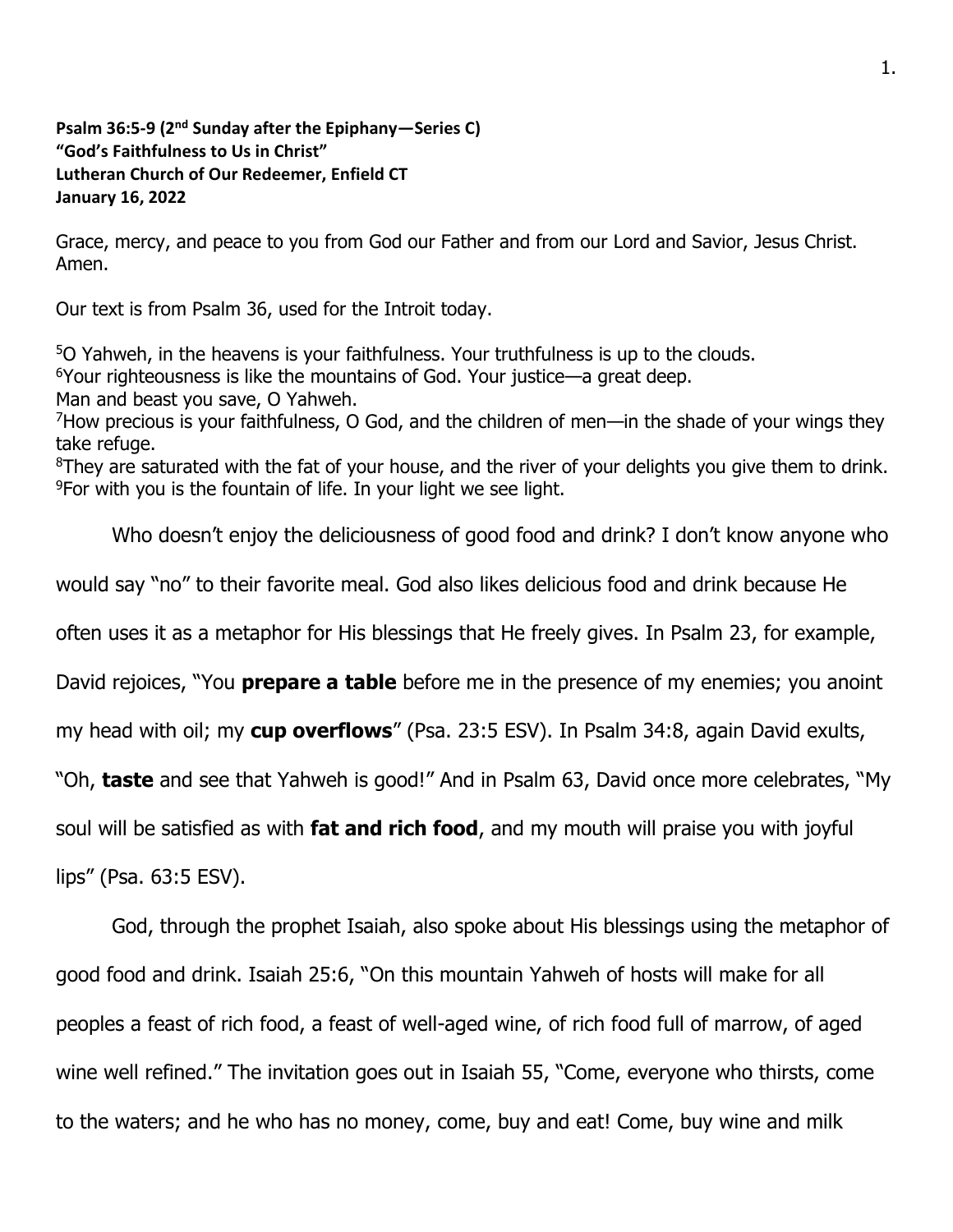without money and without price. . . . Listen diligently to me, and eat what is good, and delight yourselves in rich food" (Is. 55:1–2 ESV).

As we turn our attention to Psalm 36 today, we see that in verse 8 God's salvation is described as delicious food and drink for "the children of men": "They are saturated with the fat of your house, and the river of your delights you give them to drink." Think here of an abundance of the good things. We're not talking cube steak. More like a nice porterhouse or filet mignon. God blesses people with the good stuff, like the good wine—the best wine—that Jesus provided in His first miracle at Cana of Galilee. And how the master of the feast rejoiced over that wine when he spoke to the bridegroom, "Everyone serves the good wine first, and when people have drunk freely, then the poor wine. But you have kept the good wine until now" (John 2:10 ESV). So not only do we receive and experience God's blessings of love and mercy, but we also celebrate with joy His gifts to us, the children of men.

But this isn't the way that David begins this psalm. He starts with a completely different thought—an utterance of Transgression about the wicked man. "There is no fear of God before his eyes. For he flatters himself in his own eyes that his iniquity cannot be found out and hated. The words of his mouth are trouble and deceit; he has ceased to act wisely and do good. He plots trouble while on his bed; he sets himself in a way that is not good; he does not reject evil" (Psa. 36:1–4 ESV).

How strange that we hear the voice of Transgression opening this psalm! But as the Rev. Dr. Tim Saleska admits, this is not an unfamiliar voice. Transgression often whispers to you and me from deep within our hearts. The tempter, the accuser, thrives in us as a private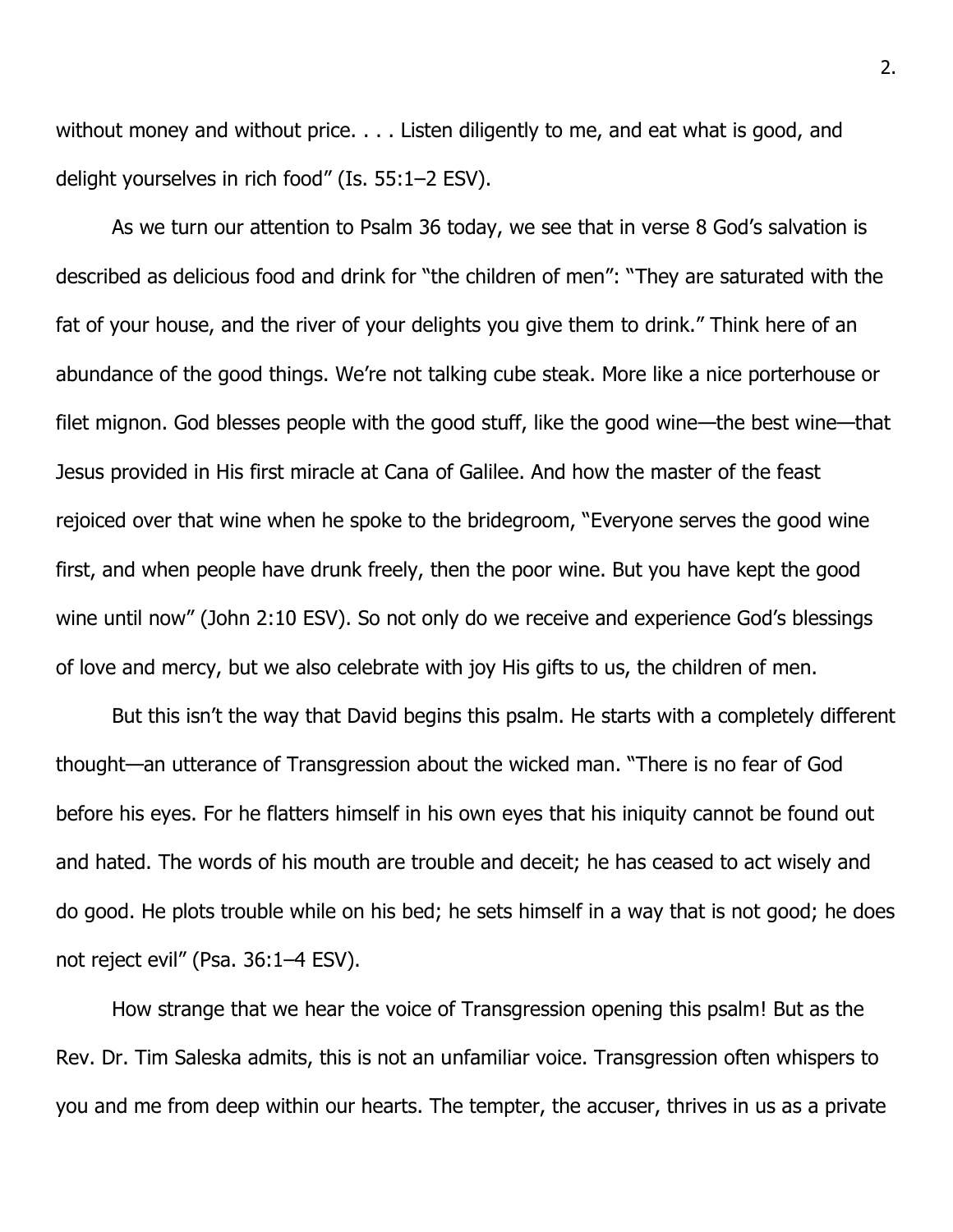voice. We know that transgression, sin, death, and the devil are all active powers working to enslave us, powers too powerful for us to escape from on our own. $<sup>1</sup>$ </sup>

Transgression here in Psalm 36 suggests that the wicked aren't listening to God's truth. The wicked person is literally "dead of God" and "not before His eyes." Rather, in his own eyes the wicked person flatters himself or herself, only seeing the self. The wicked person is so self-absorbed that he can't even discover his own sin so as to hate it. He doesn't see anything wrong in how he lives. And he can't see it because he can only see himself. So if the wicked have no fear of God, if they do not believe that there is a God who is going to hold them accountable for their actions, then their morals, values, truths, and standards are not imposed on them from above, from God. Rather, the wicked creates his or her own morals, values, and standards. In their hearts and minds there is no God to whom they are accountable. Yet the reality that even Transgression reminds us of is that our "free" decisions put us at odds with the almighty  $God<sup>2</sup>$ .

Now it is at this point that Psalm 36 turns its attention away from the cramped heart of the wicked, the sinner, to the sweeping expanse of God's love. "O Yahweh, in the heavens is your faithfulness. Your truthfulness is up to the clouds. Your righteousness is like the mountains of God. Your justice—a great deep." Here is the one, true God who saves both man and beast. After all, He is the Creator of all. And He is the Preserver. God has "given" and "still takes care of" His creation (*Small Catechism*). His faithfulness is such that people

2 Ibid., 575.

<sup>&</sup>lt;sup>1</sup> Timothy Saleska, Psalms 1-50, Concordia Commentary (St. Louis: Concordia, 2020), 574.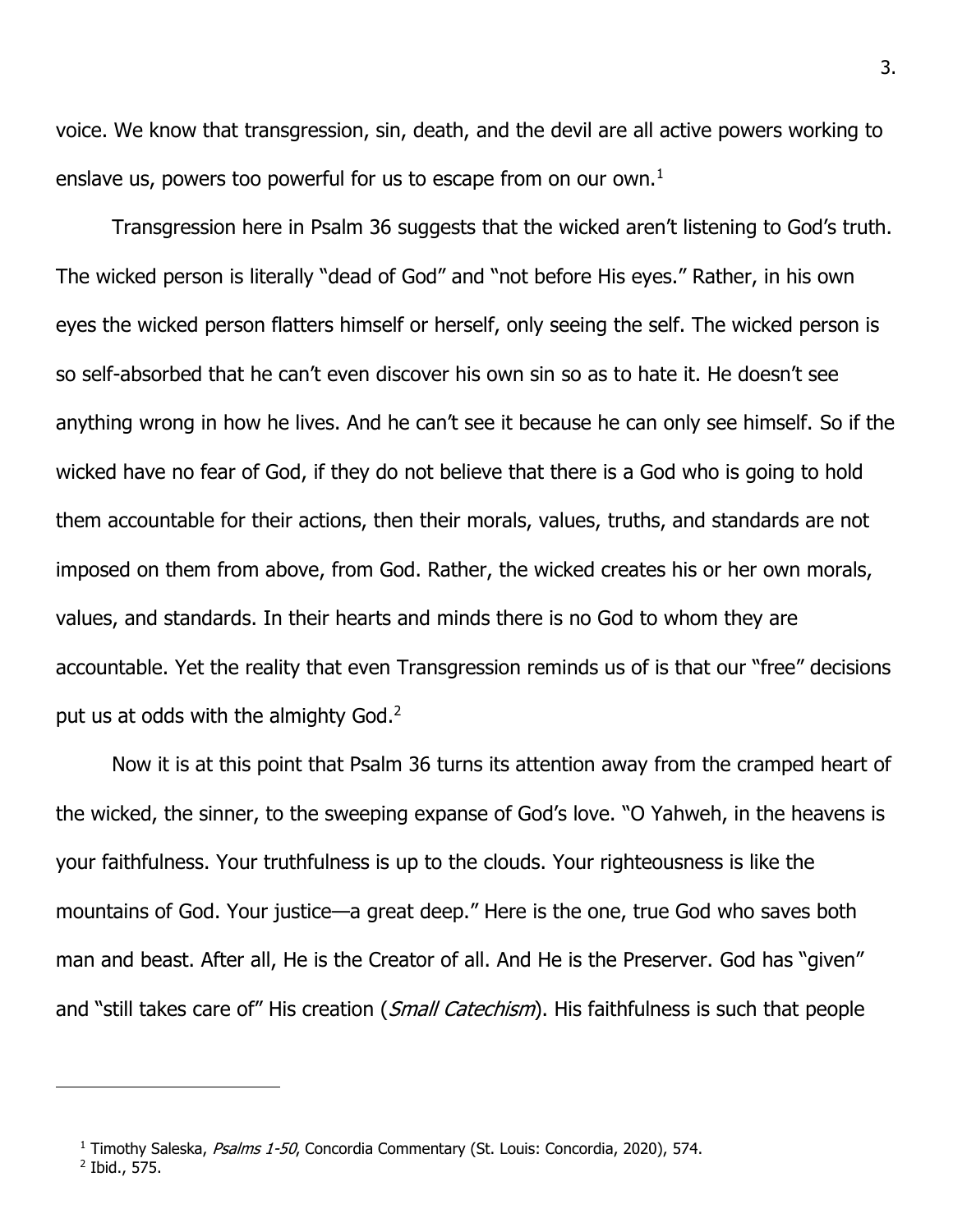can find "shade" and "refuge" in Him. God is a place of safety and surety from all the temptations of the devil, the world, and our own sinful flesh. Psalm 46:1, "God is our refuge and strength, a very present help in trouble." Psalm 91:4, "He will cover you with his pinions, and under his wings you will find refuge." And the lament of Jesus over the people of Jerusalem illustrates God's intent to care for people, "O Jerusalem, Jerusalem, the city that kills the prophets and stones those who are sent to it! How often would I have gathered your children together as a hen gathers her brood under her wings, and you were not willing!" (Matt. 23:37 ESV).

As unwilling and as unfaithful as we sinners are, God is always willing and always faithful to us. The faithfulness of God "in the heavens" became a place where His faithfulness can be found by those who seek it. "In your light we see light." "In [the Word] was life, and the life was the light of men. . . . And the Word became flesh and dwelt among us, and we have seen his glory, glory as of the only Son from the Father, full of grace and truth" (John 1:4, 14 ESV). Jesus Christ is the Word of God made flesh and the faithfulness of God incarnate. Jesus identifies Himself this way in Revelation 1, "Jesus Christ the faithful witness, the firstborn of the dead, and the ruler of kings on earth" (Rev. 1:5 ESV). And in the wonderful descriptive language of chapter 19, "Then I saw heaven opened, and behold, a white horse! The one sitting on it is called Faithful and True" (Rev. 19:11 ESV).

God's faithfulness is found in Jesus Christ. Jesus, using language that reminds us of Psalm 36, proclaims, "I am the bread of life; I am the light of the world; I am the way and the truth and the life." Jesus invites us to see Him as the One who provides refuge and saturates us with the "fatness" of the Lord's house and gives us a "river of delights," for Jesus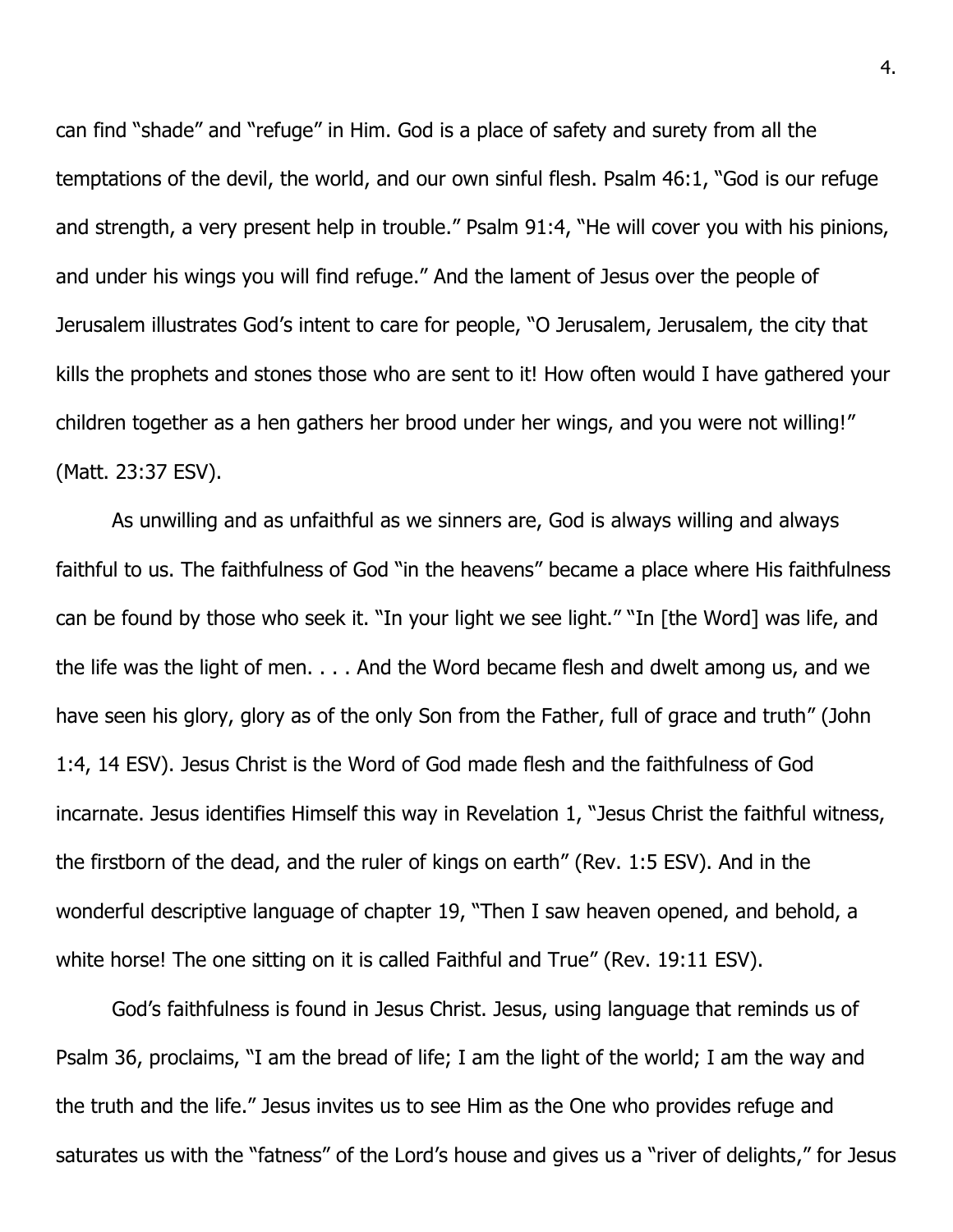Himself is the "fountain of life" and the "light" in which "we see light." In Jesus, God draws out His "faithfulness" and "righteousness" for us all as we look with faith upon the Faithful One nailed to a cross.

There at Calvary we see the Lord's faithfulness to the children of men in the gift of the once-for-all atoning sacrifice for the sins, the transgressions, of all the wicked. Your sins and mine were carried by the Savior in His body on the cross so that we might receive His righteousness along with the forgiveness of our sins. Using the metaphor, Jesus stretched out His wings to give us a place of refuge where we are covered with the faithfulness of God.

Through Jesus' death and resurrection, we are given forgiveness, eternal life, and rescue from death and the devil as God's blessings to us in His Son. Our faithful God so richly blesses us in Christ according to His grace with salvation—a truly delicious feast that will have no end. For one day, we will be together with God and the whole Christian church in glory in the new heavens and earth! On the day of Christ's Second Advent, the Lord will make the feast pictured in Isaiah 25, that "feast of rich food, a feast of well-aged wine, of rich food full of marrow, of aged wine well refined." But there is so much more to the Lord's faithfulness to us. On that day the Lord Christ "will swallow up . . . death forever; and the Lord Yahweh will wipe away tears from all faces, and the reproach of his people he will take away from all the earth, for the Yahweh has spoken. It will be said on that day, 'Behold, this is our God; we have waited for him, that he might save us. This is Yahweh; we have waited for him; let us be glad and rejoice in his salvation" (Is. 25:6–9 ESV).

How can we not rejoice now in the blessing of salvation through Jesus Christ our Lord! What a banquet feast of joy and celebration we have to look forward to! We will be saturated